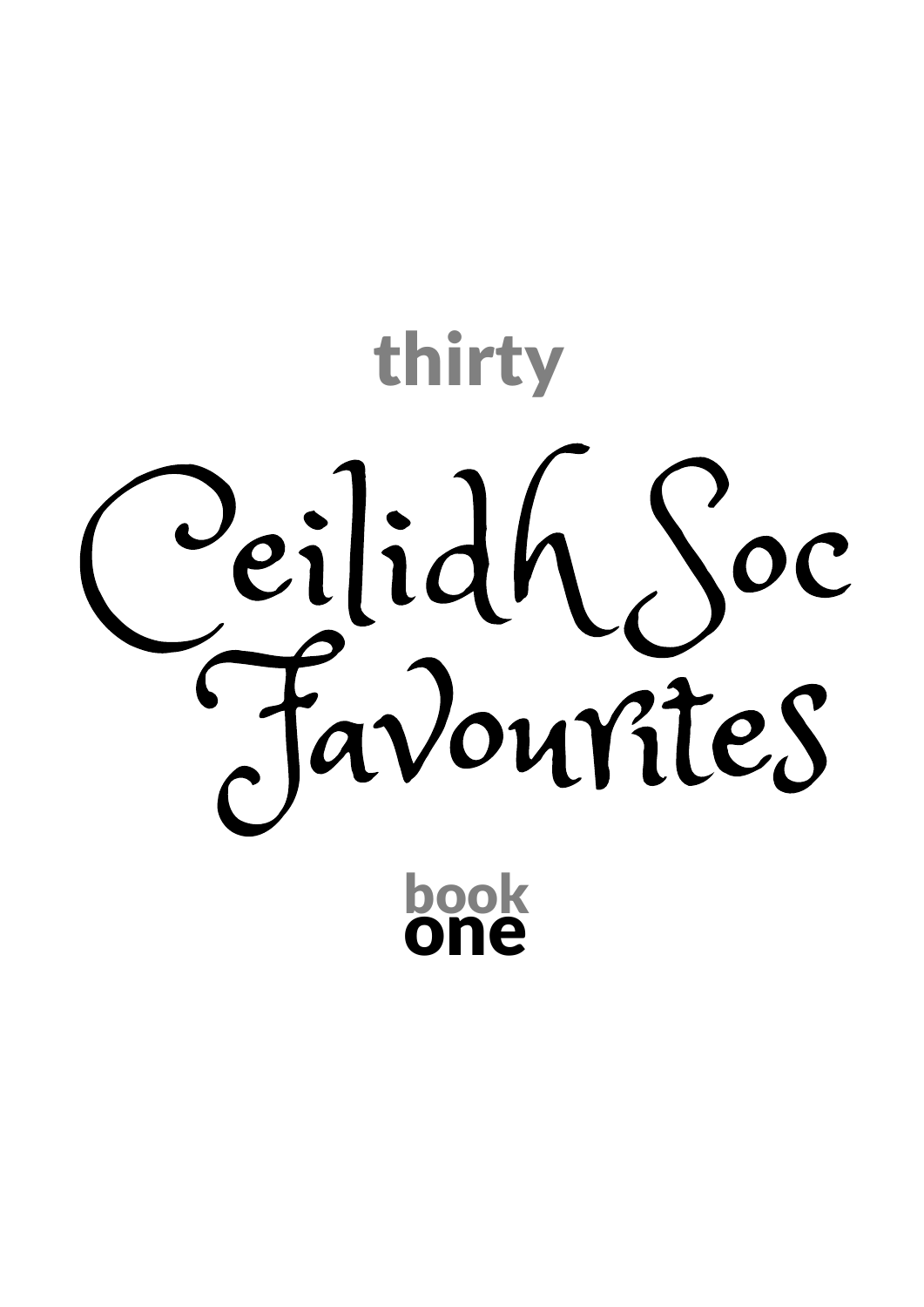

Welcome to the CeilidhSoc tunebook, which is also a quick guide to our weekly (during term time) folk music sessions.

CeilidhSoc's sessions are informal, friendly, and welcoming to all. We're run by and for students, but anyone can come along and join in. We play all kinds of folk music, and enjoy songs too. So what are our sessions like, and what wonders await you?

### **Can anyone play?**

Yes! We'll gently encourage anyone to play and sing, and we'll do our best to play along with you. But it's also fine if you'd just like to sit and listen and soak up the atmosphere.

#### **What styles of folk music do you play?**

Although most of us play the folk music of the British Isles and Europe, we're open to all styles. Anything goes!

#### **What if I'm new to folk music? Can I learn?**

Everyone can learn. Though our sessions don't focus on formal teaching, we do help each other learn new tunes. We organise separate workshops for tune break-downs and slow practice (details on our website), and we provide PDF tune-books like this one, and links to other sources. We learn the most by listening to others and developing the ability to pick things up by ear. Folk music is more than just the notes. Like learning a language, it just needs time.

**How should I work through the tunes in this book?**

Any way you find fun! We always play some tunes from this book at sessions, so learning any of these would be a great start. We've grouped the tunes by page into those that flow well into each other, and we'll often play them in these groupings at the session. You could learn them like this, or singly, or mix them up. It also needs to be emphasised that folk music is more than just the notes. The notes here are stepping off points. Different musicians and communities phrase things a little differently. Be aware of this, and aim to be flexible when playing with others. You'll find varying performances of most of these tunes on YouTube. True of all music, but especially of folk: listen and learn from others as much as you can, and you'll find your own voice. This music belongs to us, and that includes **you** now ♥

### **Where are the CeilidhSoc Sessions?**

They're every Wednesday evening during term time, at The Doctor's Orders Pub, Glossop Road. They start at 8pm, and go on till around 10:30pm.

#### **What musical instruments are OK?**

Pretty much anything goes, from tin whistles to double-basses. Please don't bring amplification unless your instrument is super-quiet. Very loud instruments like the Great Highland Bagpipes are probably not a great idea. Percussion is cool, but bear in mind that we don't really need more than one or two people percussioning at any one time. All just common sense stuff, really.



Here are some top tips to make sure everyone feels welcome, and to help us keep our sessions fun and friendly.

**We all make mistakes.** You don't have to be able to play anything perfectly, so take heart and give it your best shot! Often we find others know the tune and help us keep going. Much better to try and slip up than not share that awesome tune at all.

**Do feel free to record audio on your phone.** This is a great way to learn by ear at your own speed later.

**Don't play too fast.** This can kill the soul of a tune, as well as making it difficult for people to learn and feel welcome. Play with feeling, not fury!

**Repeat tunes a decent number of times.** It helps people pick it up, and it also allows for some variation and dynamics to happen, which is 80% of the fun!

**Share tune names.** Try to tell people the names of the tunes you've played if you know them.

**Tell people the key you're playing in.** This is super important. It helps people join in, and begin to learn by ear.

**Don't hog the floor.** If you're on a roll, and remembering lots of tunes, please avoid leading multiple tunes in a row. Make space for others too.

### For more information:

www.ceilidhsoc.org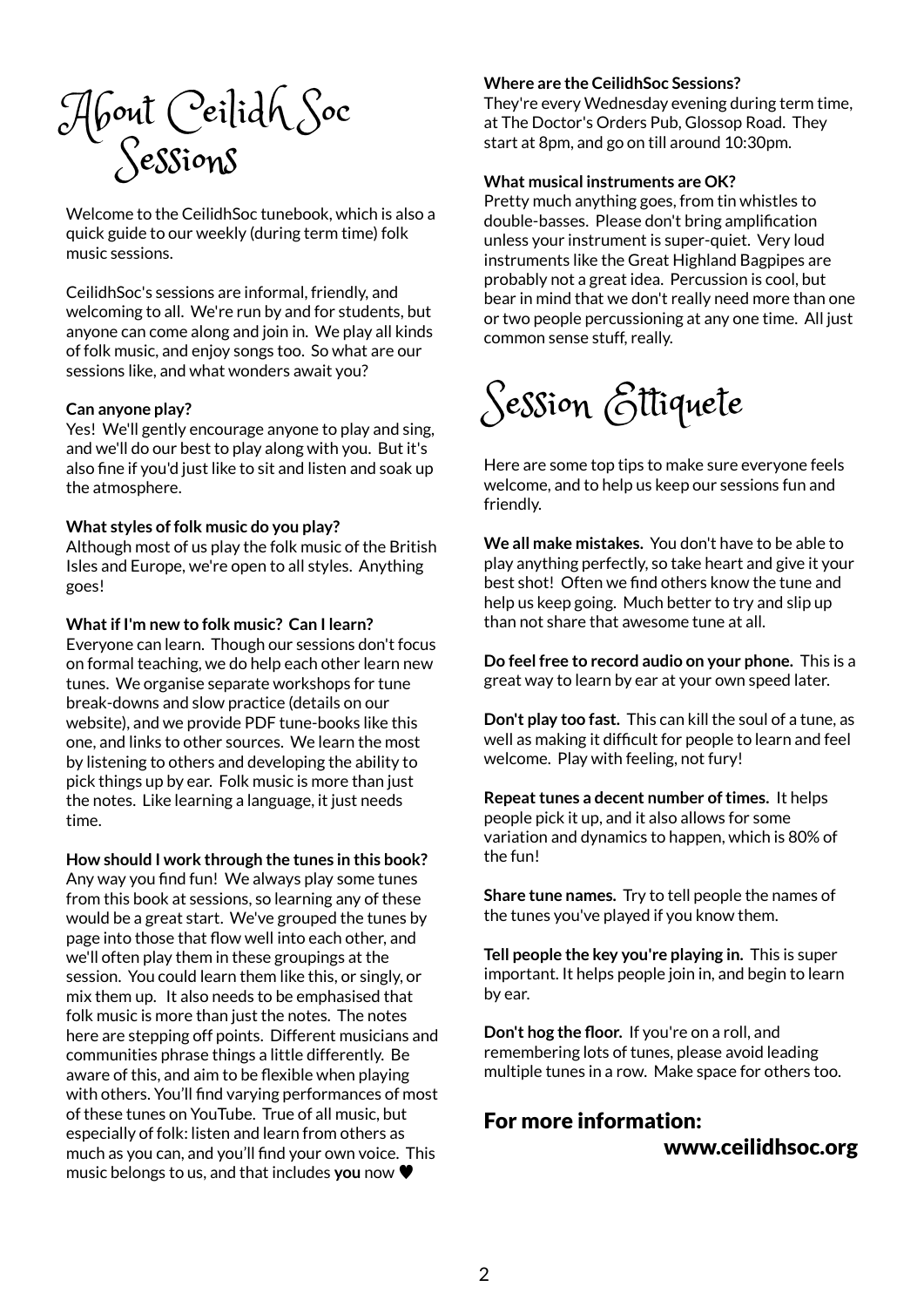The Blackthorn Stick





Out on the Ocean

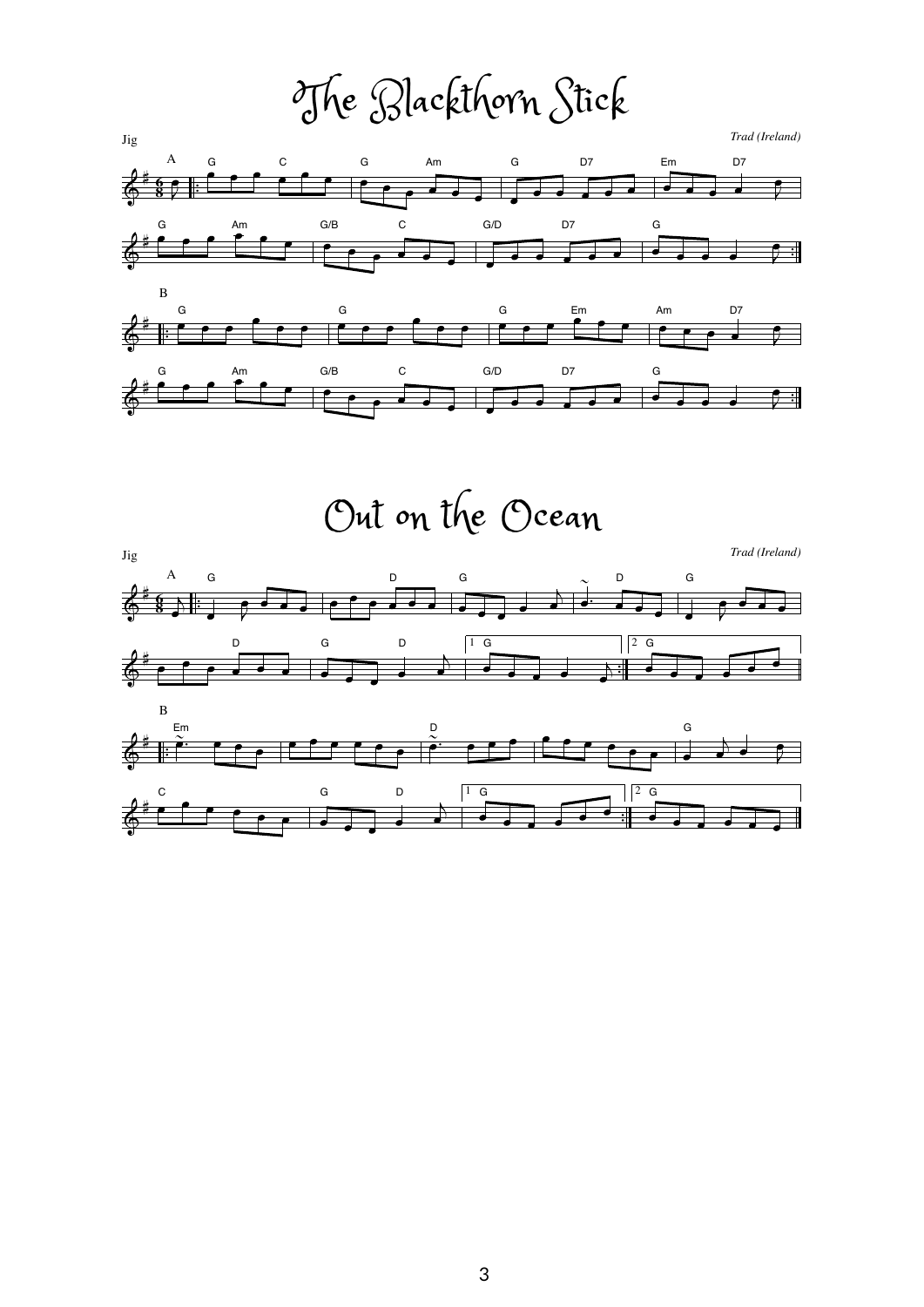# Drummond Castle



The Stool of Repentance



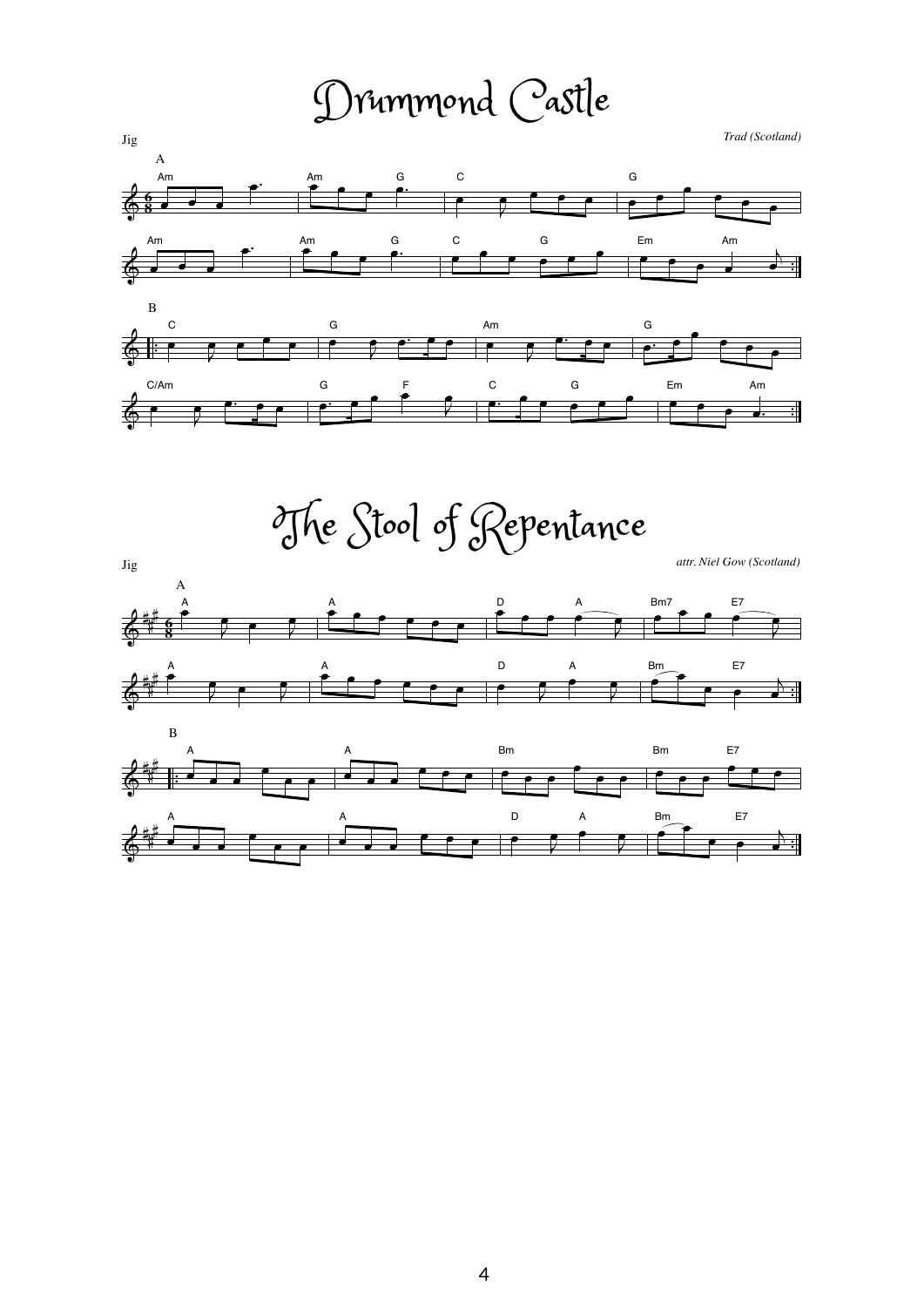King of the Fairies





5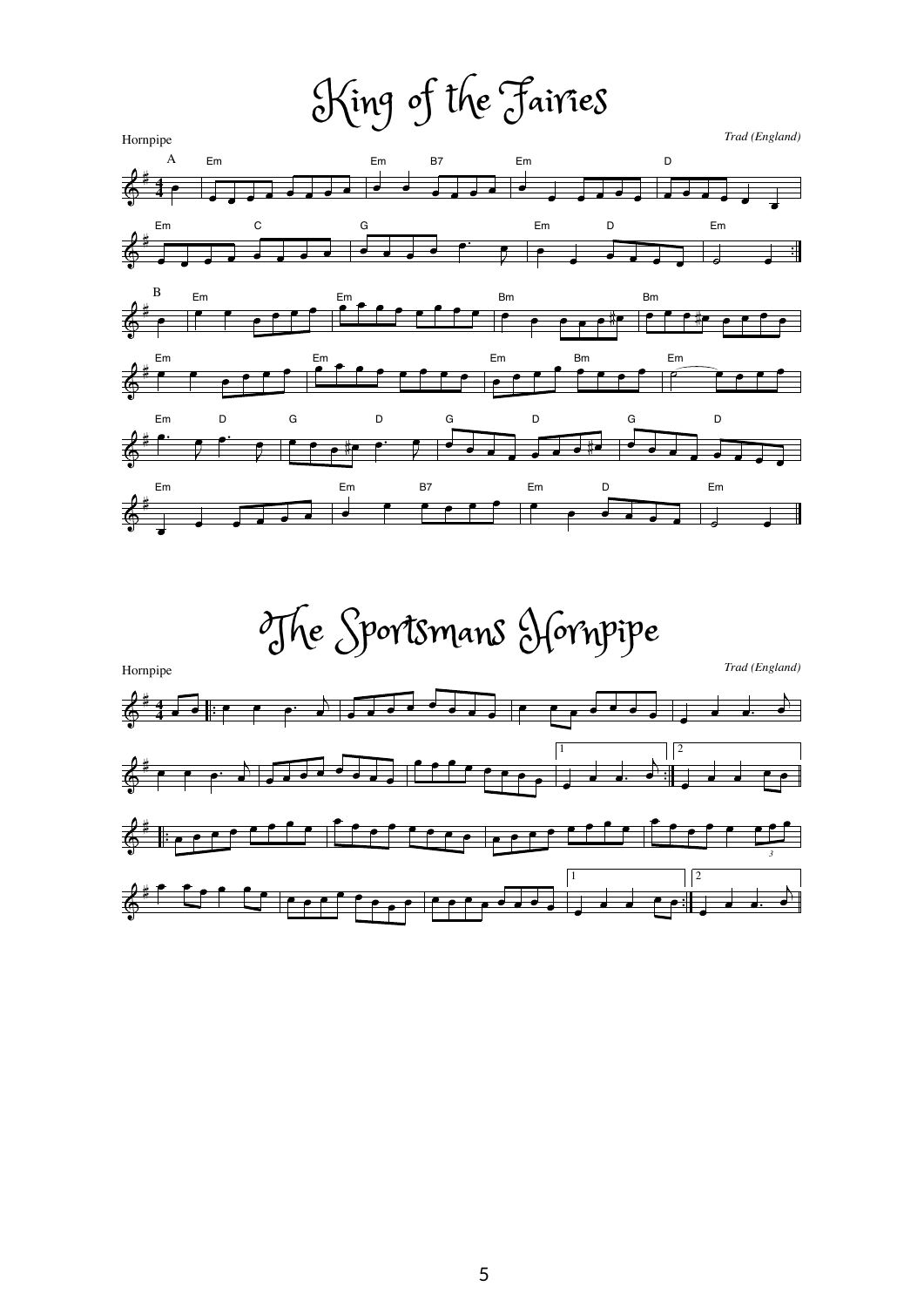Sí Beag Sí Mór

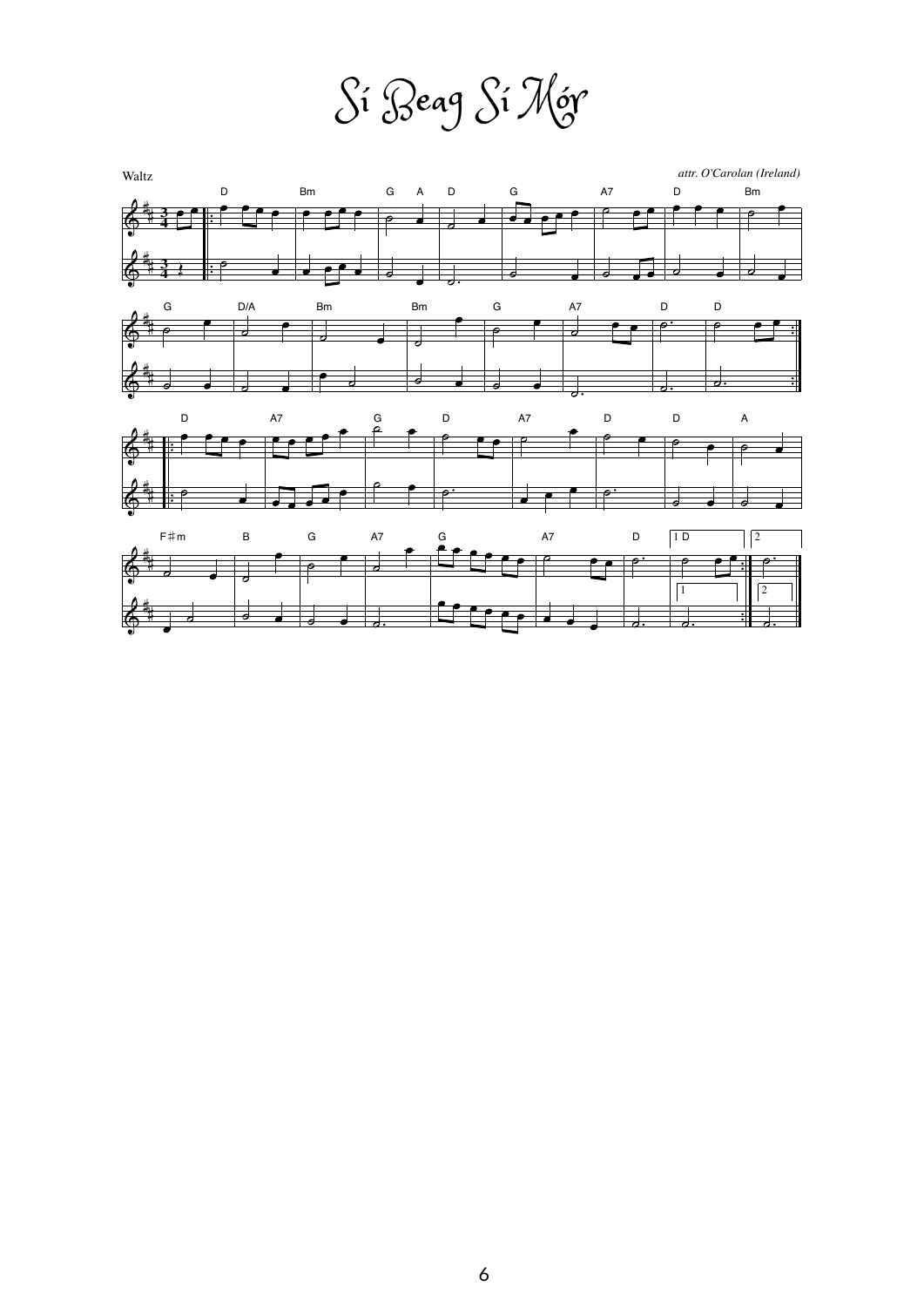### Egan's Polka





Battered Hake

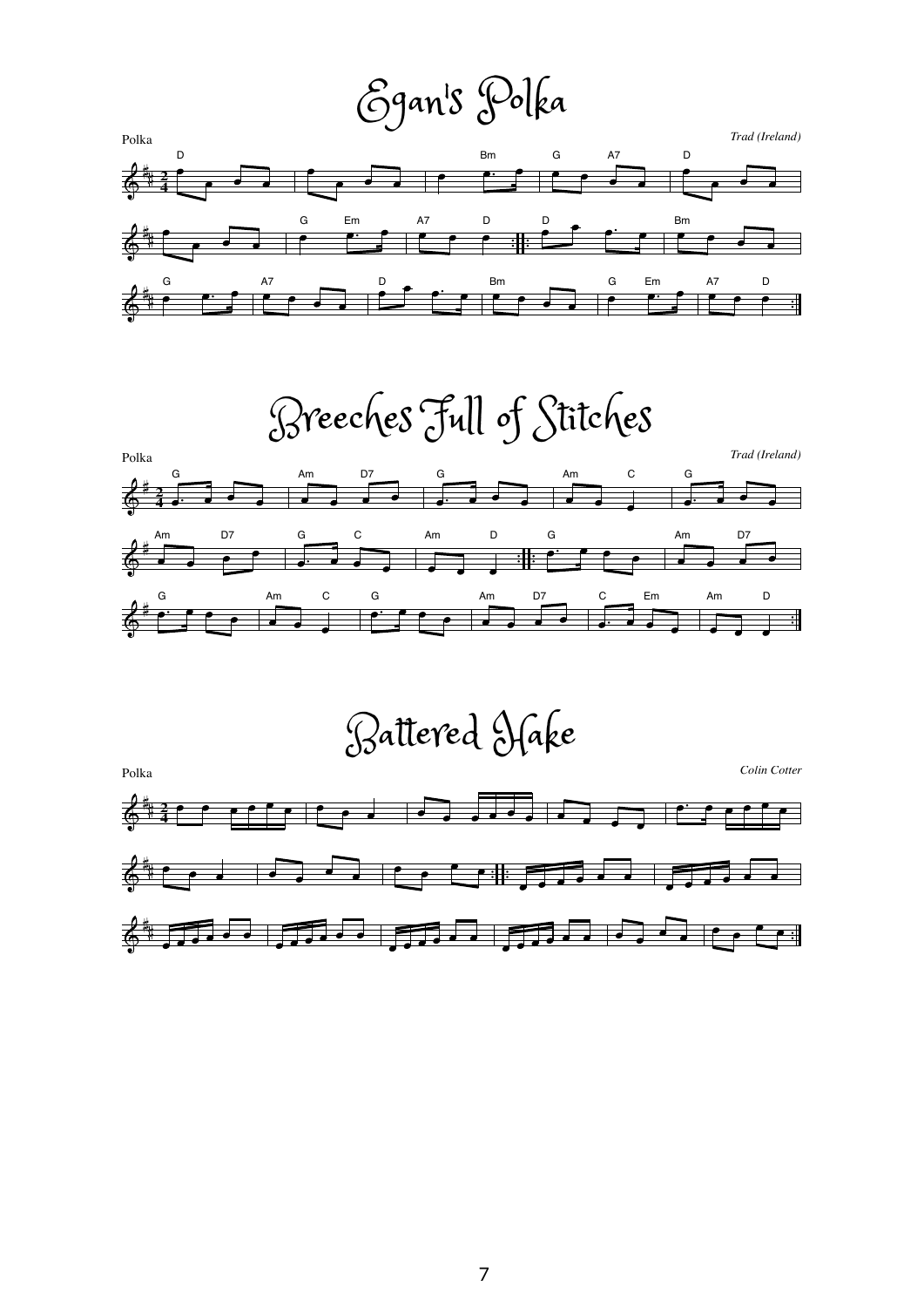Rakes of Kildare



Morrison's Jig

*Trad, from James Morrison via Tom Carmondy (Ireland)* Jig



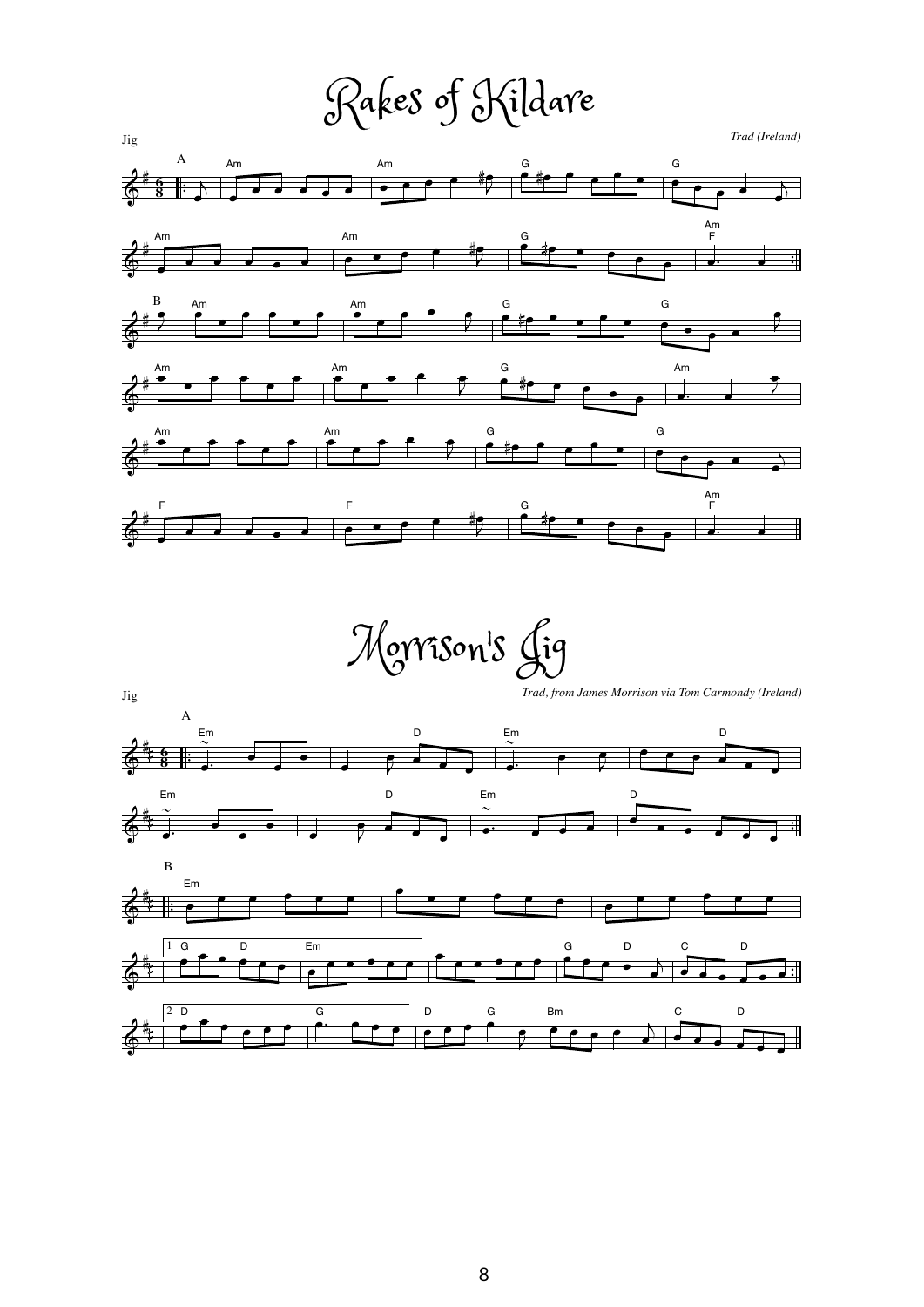Seanamhac Tube Station

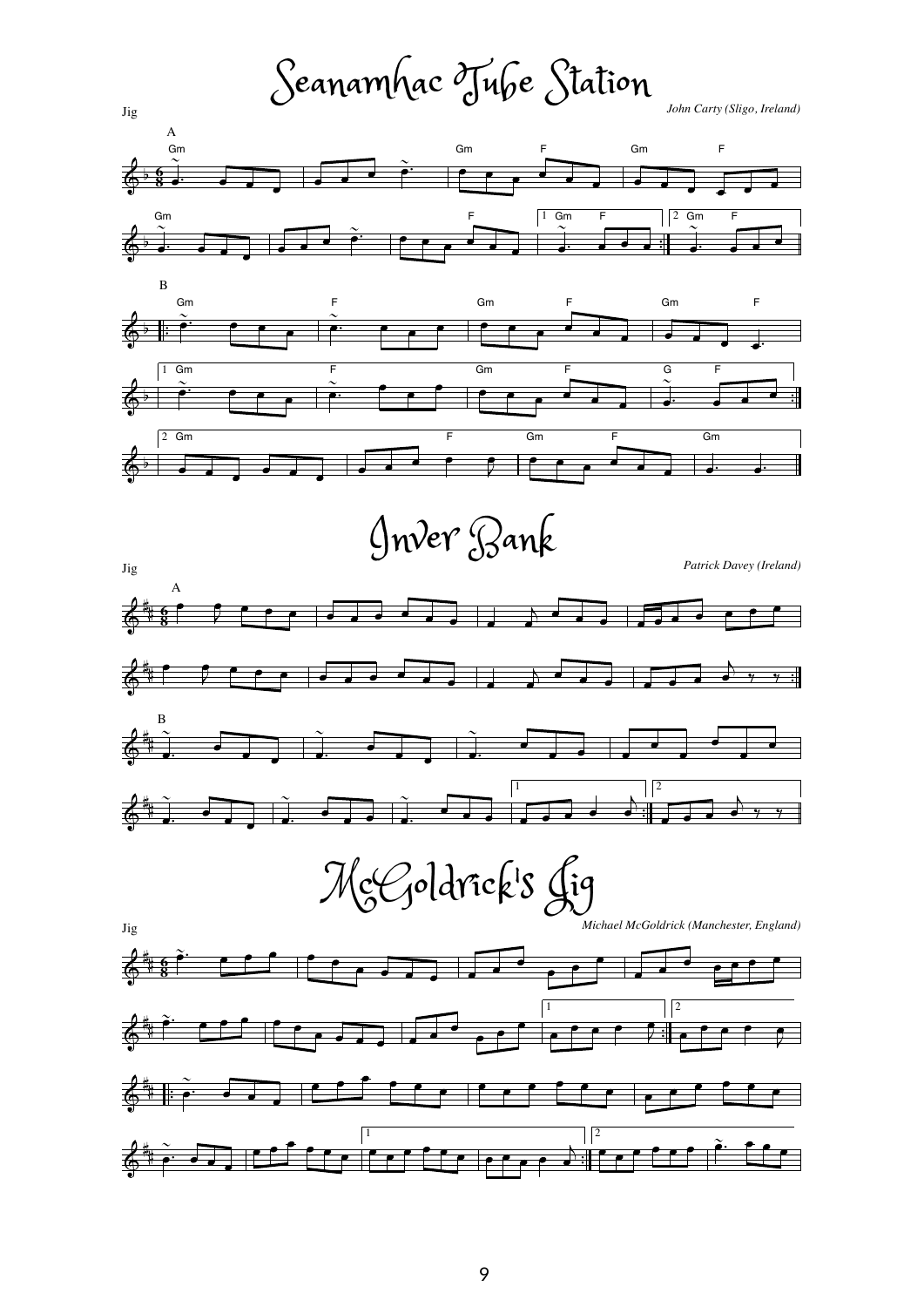





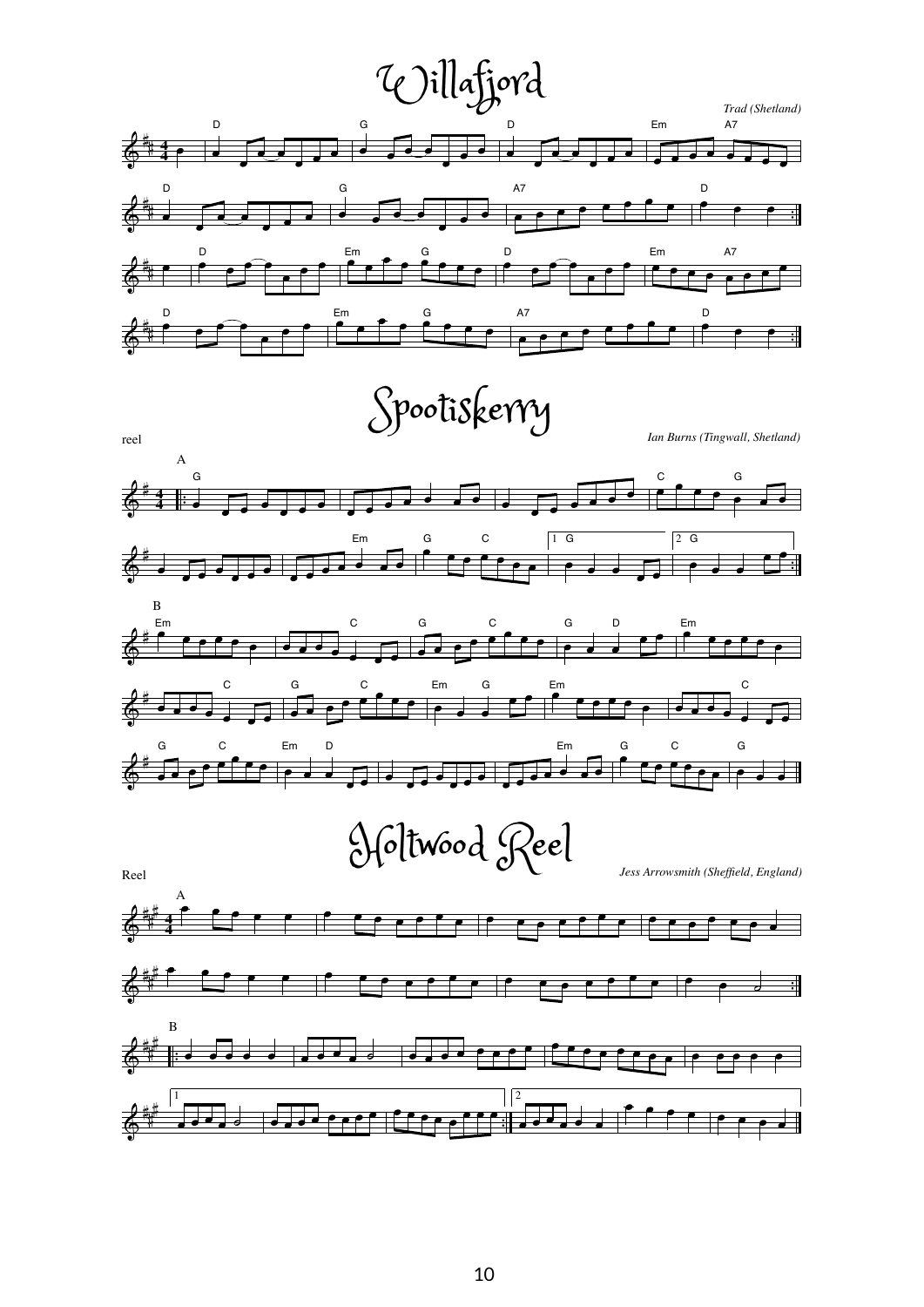Slängpolska från Vrigstad

Slängpolska *Småland, Sweden* 孨 **3 4** 孨 ╤▀ 孟  $\overline{\div}$ 



Eklundapolska #3

*Viksta-Lasse*



#### Lower notes in chords are optional double-stopping for fiddlers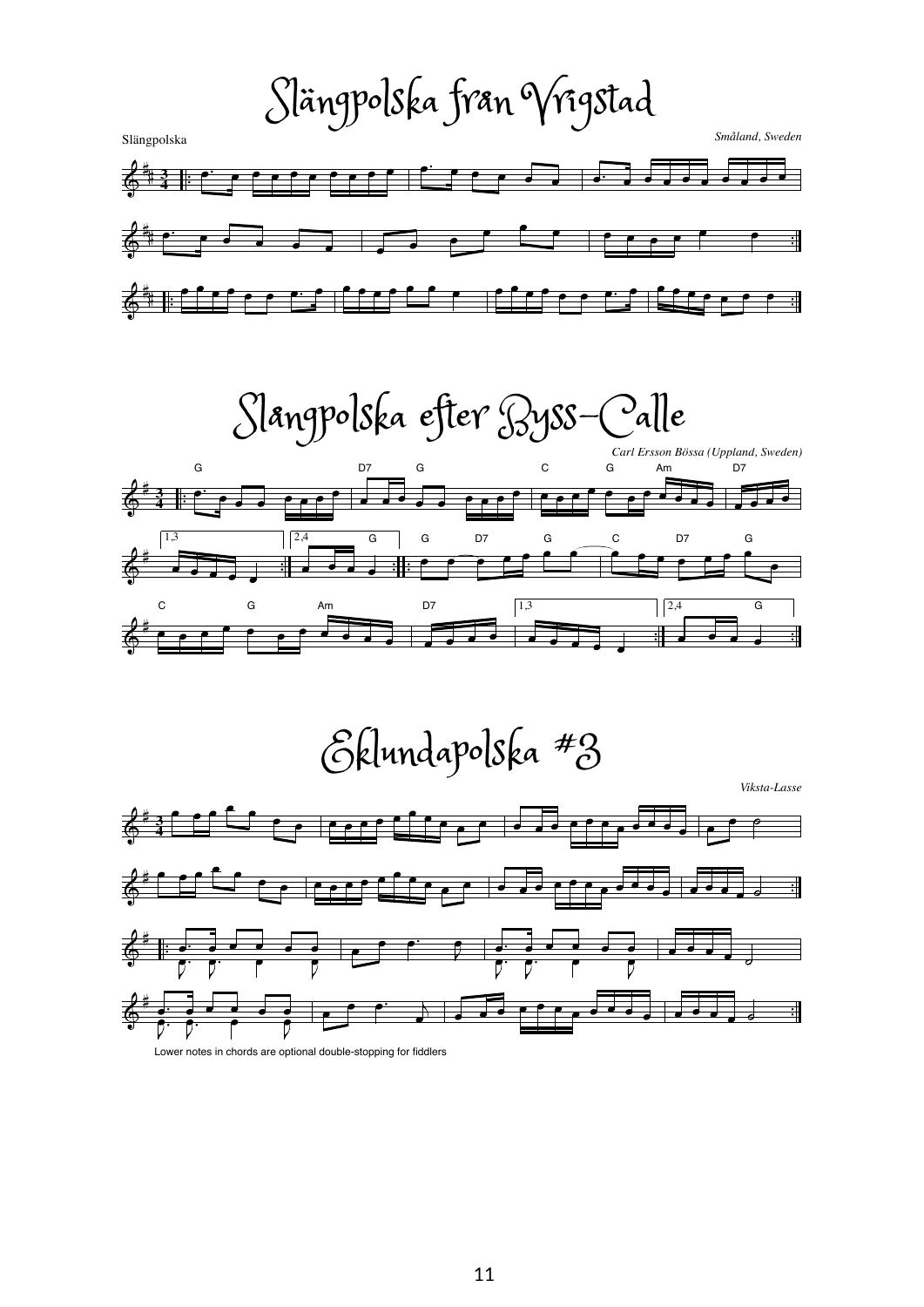From Night Till Morn







12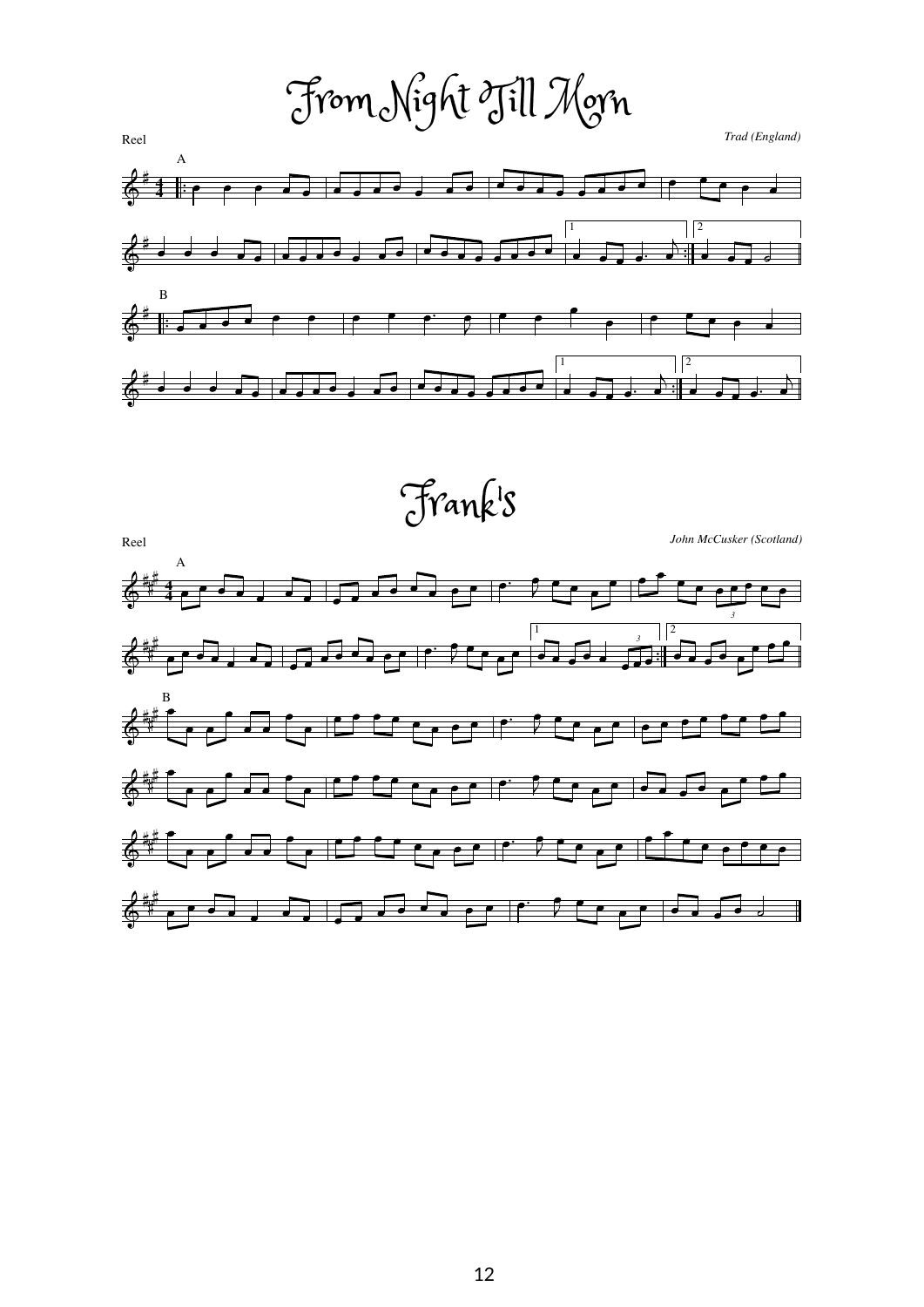### Salmon Tails



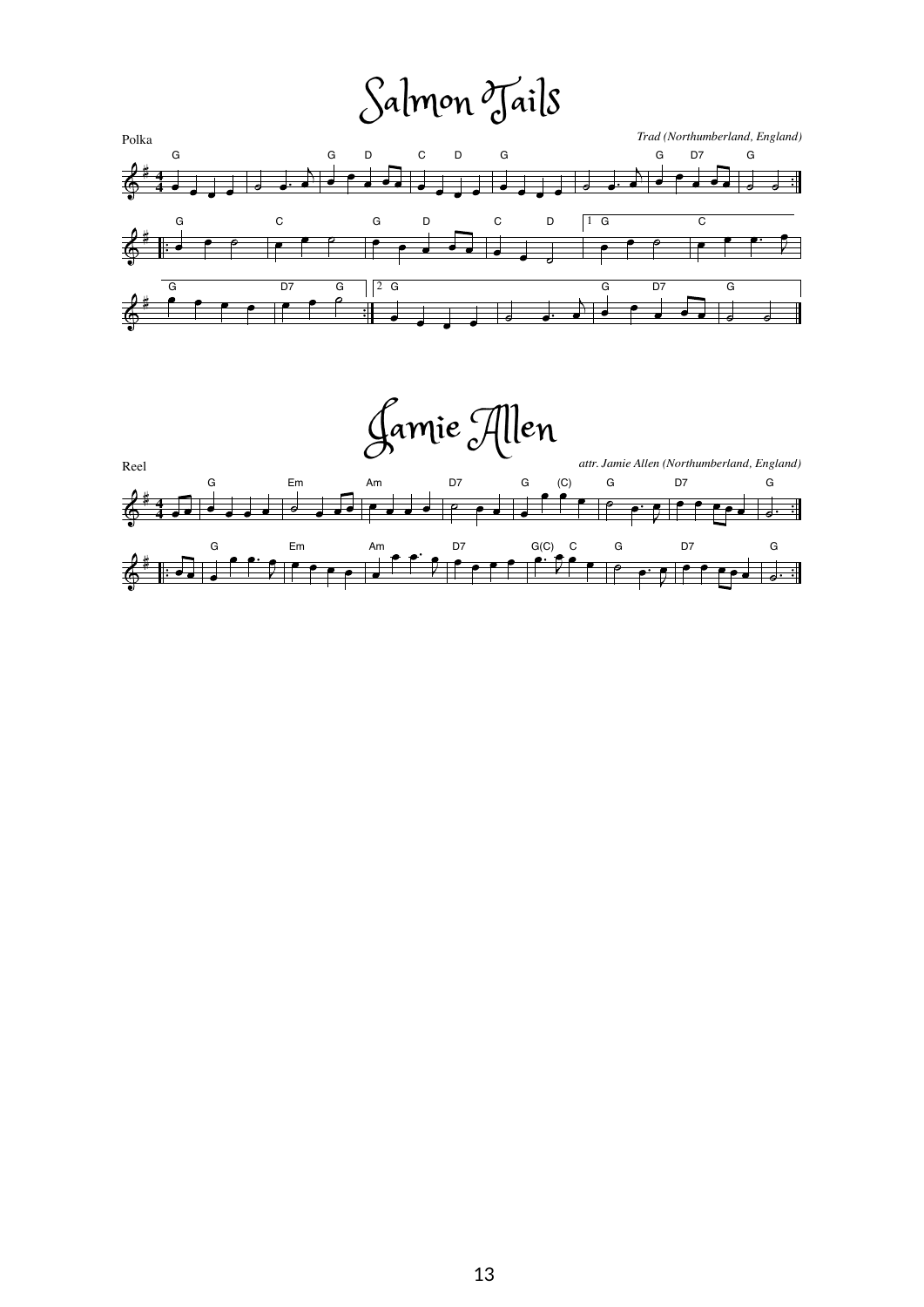# Flatworld

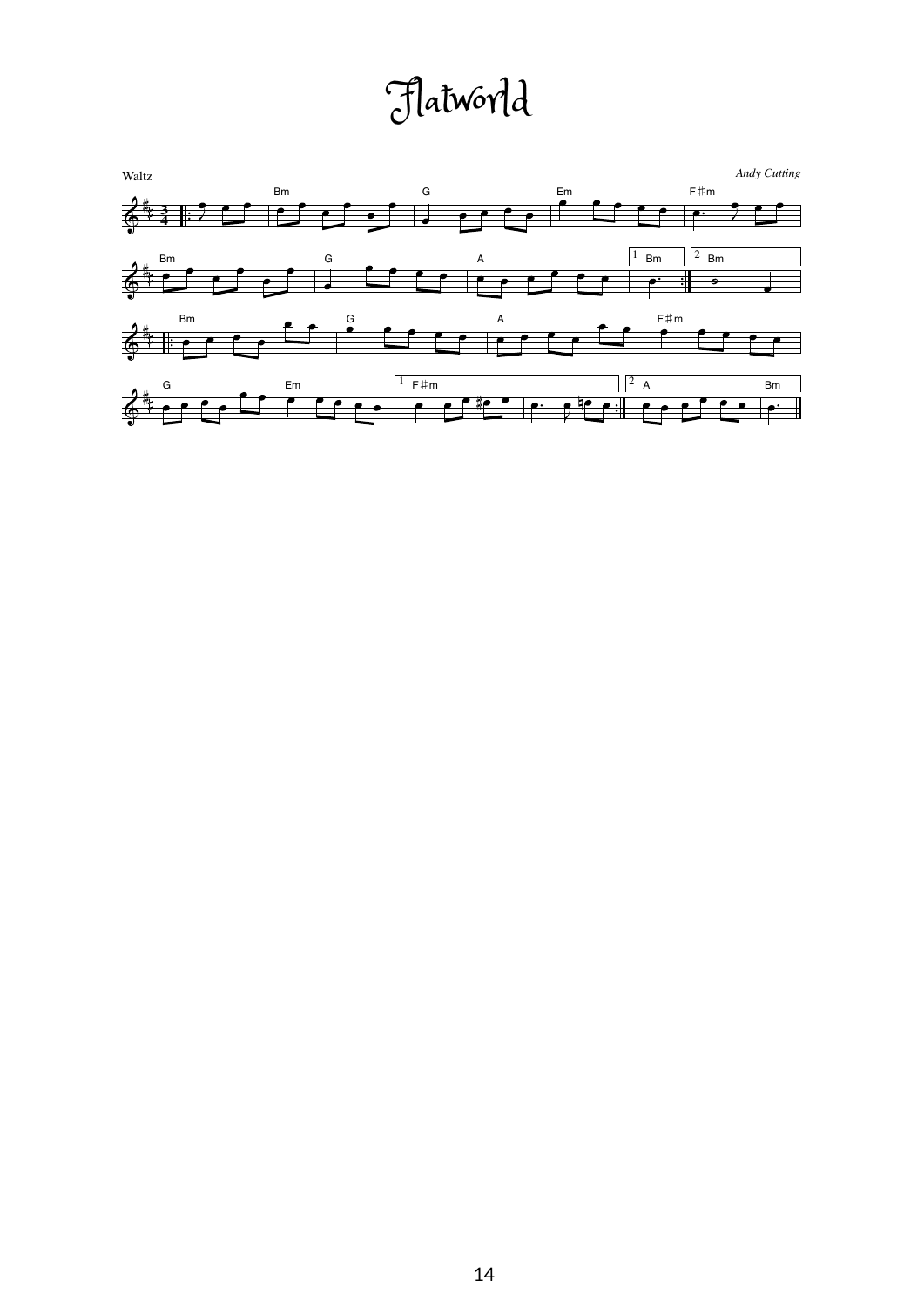New Princess Royal

*England*